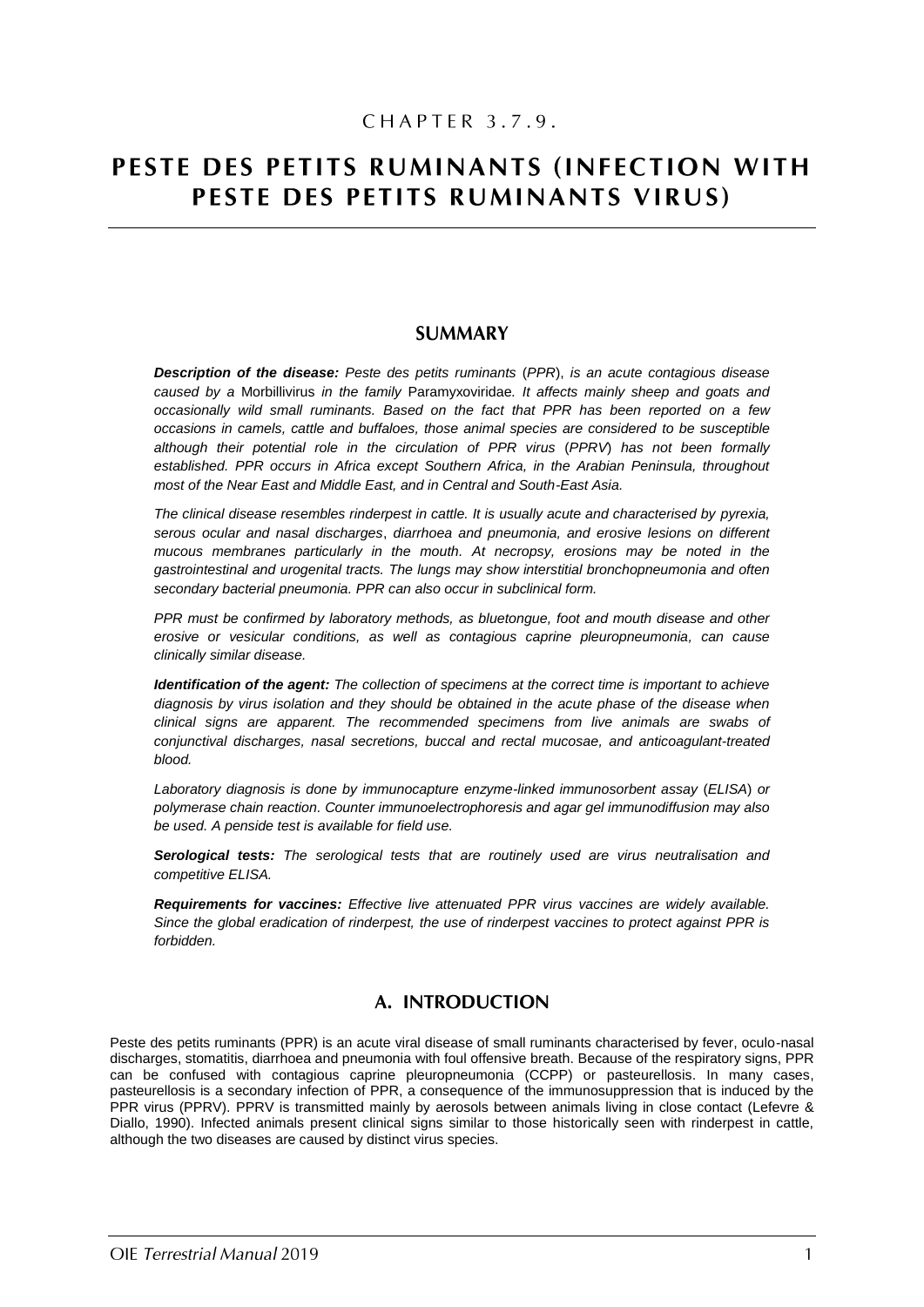On the basis of its similarities to rinderpest, canine distemper and measles viruses, PPRV has been classified within the genus *Morbillivirus* in the family *Paramyxoviridae* (Gibbs *et al.*, 1979). Virus members of this group have six structural proteins: the nucleocapsid protein (N), which encapsidates the viral genomic RNA, the phosphoprotein (P), which associates with the polymerase (L for large protein) protein, the matrix (M) protein, the fusion (F) protein and the haemagglutinin (H) protein. The matrix protein, intimately associated with the internal face of the viral envelope, makes a link between the nucleocapsid and the virus external glycoproteins: H and F, which are responsible, respectively, for the attachment and the penetration of the virus into the cell to be infected. The PPRV genome also encodes two nonstructural proteins, C and V.

PPR was first described in Côte d'Ivoire (Gargadennec & Lalanne, 1942). Since the late 1990s, it has expanded its range to cover large regions of Africa, from North Africa to Tanzania, and the Middle East, and is also widespread in countries from central Asia to South and East Asia (reviewed in Banyard et *al.,* 2010).

The natural disease affects mainly goats and sheep. It is generally considered that cattle are only naturally infected subclinically, although in the 1950s, disease and death were recorded in calves experimentally infected with PPRV-infected tissue and PPRV was isolated from an outbreak of rinderpest-like disease in buffaloes in India in 1995. Antibodies to PPRV as well as PPRV antigen and nucleic acid were detected in some samples from an epizootic disease that affected dromedaries in Ethiopia and Sudan. PPR affects a number of wild species within the order *Artiodactyla* some of which species are highly endangered, e.g. the Mongolian saiga antelope. The American white-tailed deer (*Odocoileus virginianus*) can be infected experimentally with PPRV. Dual infections can occur with other viruses such as pestivirus or goatpox virus.

The incubation period is typically 4–6 days, but may range between 3 and 10 days. The clinical disease is acute, with a pyrexia up to 41°C that can last for 3–5 days; the animals become depressed, anorexic and develop a dry muzzle. Serous oculonasal discharges become progressively mucopurulent and, if death does not ensue, persist for around 14 days. Within 4 days of the onset of fever, the gums become hyperaemic, and erosive lesions develop in the oral cavity with excessive salivation. These lesions may become necrotic. A watery blood-stained diarrhoea is common in the later stage. Pneumonia, coughing, pleural rales and abdominal breathing also occur. The morbidity rate can be up to 100% with very high case fatality in severe cases. However, morbidity and mortality may be much lower in milder outbreaks, and the disease may be overlooked. A tentative diagnosis of PPR can be made on clinical signs, but this diagnosis is considered provisional until laboratory confirmation is made for differential diagnosis with other diseases with similar signs.

At necropsy, the lesions are very similar to those observed in cattle affected with rinderpest, except that prominent crusty scabs along the outer lips and severe interstitial pneumonia frequently occur with PPR. Erosive lesions may extend from the mouth to the reticulo–rumen junction. Characteristic linear red areas of congestion or haemorrhage may occur along the longitudinal mucosal folds of the large intestine and rectum (zebra stripes), but they are not a consistent finding. Erosive or haemorrhagic enteritis is usually present and the ileo-caecal junction is commonly involved. Peyer's patches may be necrotic. Lymph nodes are enlarged, and the spleen and liver may show necrotic lesions.

There are no known health risks to humans working with PPRV as no report of human infection with the virus exists. Laboratory manipulations should be carried out at an appropriate containment level determined by biorisk analysis (see Chapter 1.1.4 *Biosafety and biosecurity: Standard for managing biological risk in the veterinary laboratory and animal facilities*).

# **B. DIAGNOSTIC TECHNIQUES**

A list including all the types of tests available for PPR is given in Table 1. Assays applied to individuals or populations may have different purposes, such as confirming diagnosis of clinical cases, determining infection status for trade and/or movement, estimates of infection or exposure prevalence (surveillance) or checking postvaccination immune status (monitoring).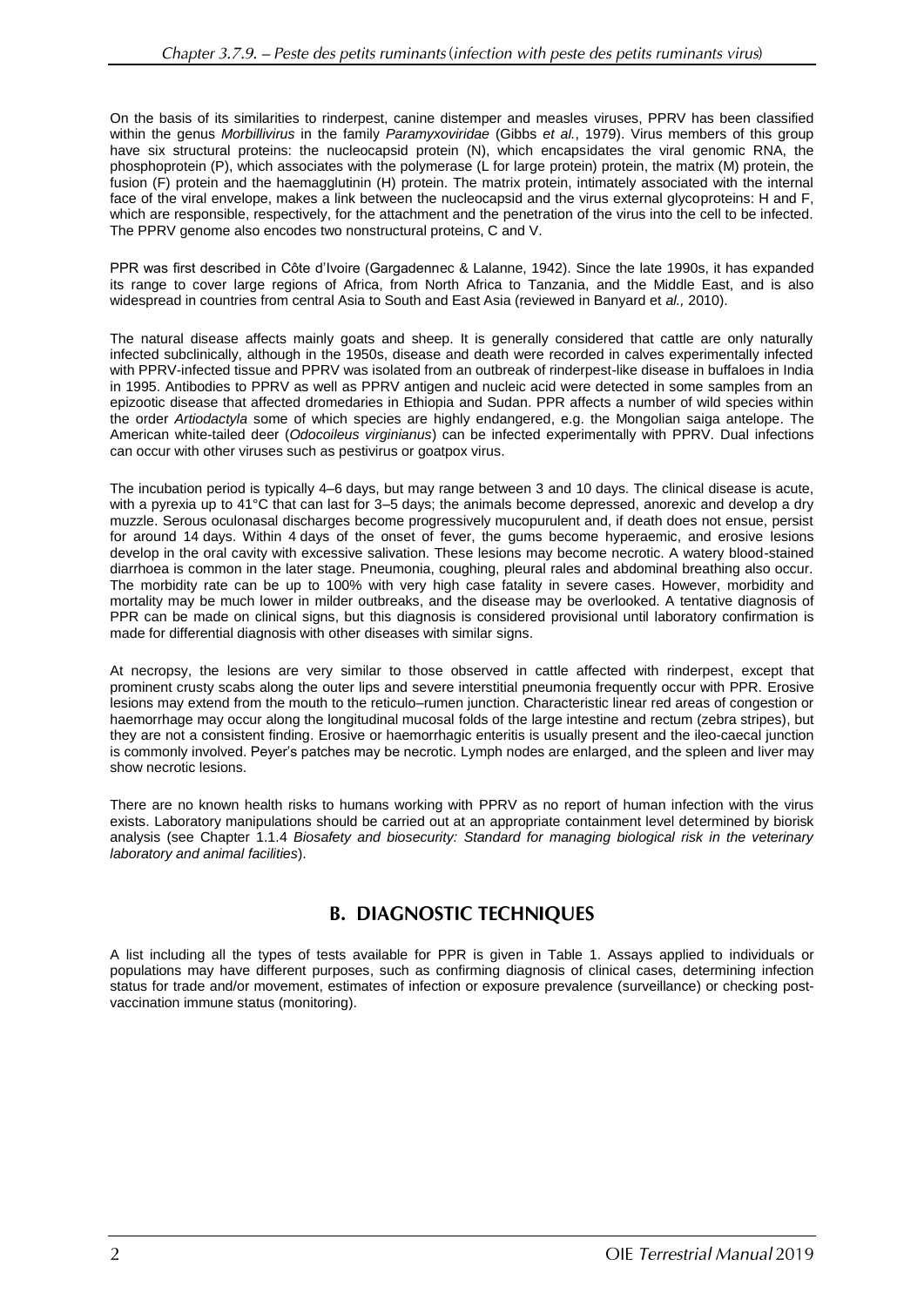|                                           | <b>Purpose</b>                             |                                                                     |                                          |                                      |                                              |                                                                               |
|-------------------------------------------|--------------------------------------------|---------------------------------------------------------------------|------------------------------------------|--------------------------------------|----------------------------------------------|-------------------------------------------------------------------------------|
| <b>Method</b>                             | Population<br>freedom<br>from<br>infection | Individual animal<br>freedom from<br>infection prior to<br>movement | Contribute to<br>eradication<br>policies | Confirmation<br>of clinical<br>cases | Prevalence<br>of infection -<br>surveillance | Immune status in<br>individual animals or<br>populations post-<br>vaccination |
|                                           |                                            |                                                                     | Agent identification <sup>1</sup>        |                                      |                                              |                                                                               |
| <b>RT-PCR</b>                             |                                            | $++$                                                                | $^{++}$                                  | $^{+++}$                             | $+$                                          |                                                                               |
| <b>Real-time RT-PCR</b>                   |                                            | $++$                                                                | $^{+++}$                                 | $^{+++}$                             | $+$                                          |                                                                               |
| Virus isolation in cell<br>culture        |                                            |                                                                     |                                          | $^{++}$                              |                                              |                                                                               |
| Immunocapture<br><b>ELISA</b>             |                                            | $+$                                                                 | $^{++}$                                  | $^{+++}$                             | $+$                                          |                                                                               |
| Penside test (LFD)                        |                                            |                                                                     | $^{++}$                                  | $^{++}$                              | $\overline{\phantom{0}}$                     |                                                                               |
| <b>AGID</b>                               |                                            |                                                                     | $+$                                      | $+$                                  |                                              |                                                                               |
| <b>Counter immune-</b><br>electrophoresis |                                            |                                                                     |                                          | $+$                                  |                                              |                                                                               |
| Detection of immune response              |                                            |                                                                     |                                          |                                      |                                              |                                                                               |
| <b>Virus neutralisation</b>               | $^{+++}$                                   | $^{+++}$                                                            |                                          | $^{++}$                              | $^{++}$                                      | $^{++}$                                                                       |
| <b>Competitive ELISA</b>                  | $^{+++}$                                   | $^{+++}$                                                            | $^{+++}$                                 | $\ddot{}$                            | $^{+++}$                                     | $^{+++}$                                                                      |
| <b>AGID</b>                               | $\overline{\phantom{0}}$                   |                                                                     | $+$                                      | $\ddot{}$                            | $\overline{\phantom{0}}$                     | $\ddot{}$                                                                     |
| <b>Counter immune-</b><br>electrophoresis | -                                          |                                                                     |                                          | +                                    |                                              |                                                                               |

| Table 1. Test methods available for the diagnosis of peste des petits ruminants and their purpose |  |  |  |
|---------------------------------------------------------------------------------------------------|--|--|--|
|---------------------------------------------------------------------------------------------------|--|--|--|

Key: +++ = recommended method, validated for the purpose shown; ++ = suitable method but may need further validation; + = may be used in some situations, but cost, reliability, or other factors severely limits its application;

 $-$  = not appropriate for this purpose;  $n/a$  = purpose not applicable.

RT-PCR = reverse-transcription polymerase chain reaction;

ELISA = enzyme-linked immunosorbent assay; LFD = lateral flow device; AGID = agar gel immunodiffusion.

#### **Collection of samples** 1.

Samples for virus isolation must be kept chilled in transit to the laboratory. In live animals, swabs are made of the conjunctival discharges or from the nasal, buccal or rectal mucosae. During the very early stage of the disease, whole blood is also collected in anticoagulant for virus isolation, polymerase chain reaction (PCR) and haematology (either ethylene diamine tetra-acetic acid or heparin can be used as anticoagulant, though the former is preferred for samples that will be tested using PCR). At necropsy, samples from two to three animals should be collected aseptically from lymph nodes, especially the mesenteric and bronchial nodes, lungs, spleen and intestinal mucosae, chilled on ice and transported under refrigeration. Samples of organs collected for histopathology are placed in 10% neutral buffered formalin. It is good practice to collect blood for serological diagnosis at all stages, but particularly later in the outbreak.

 $\overline{a}$ 1 A combination of agent identification methods applied to the same clinical sample is recommended.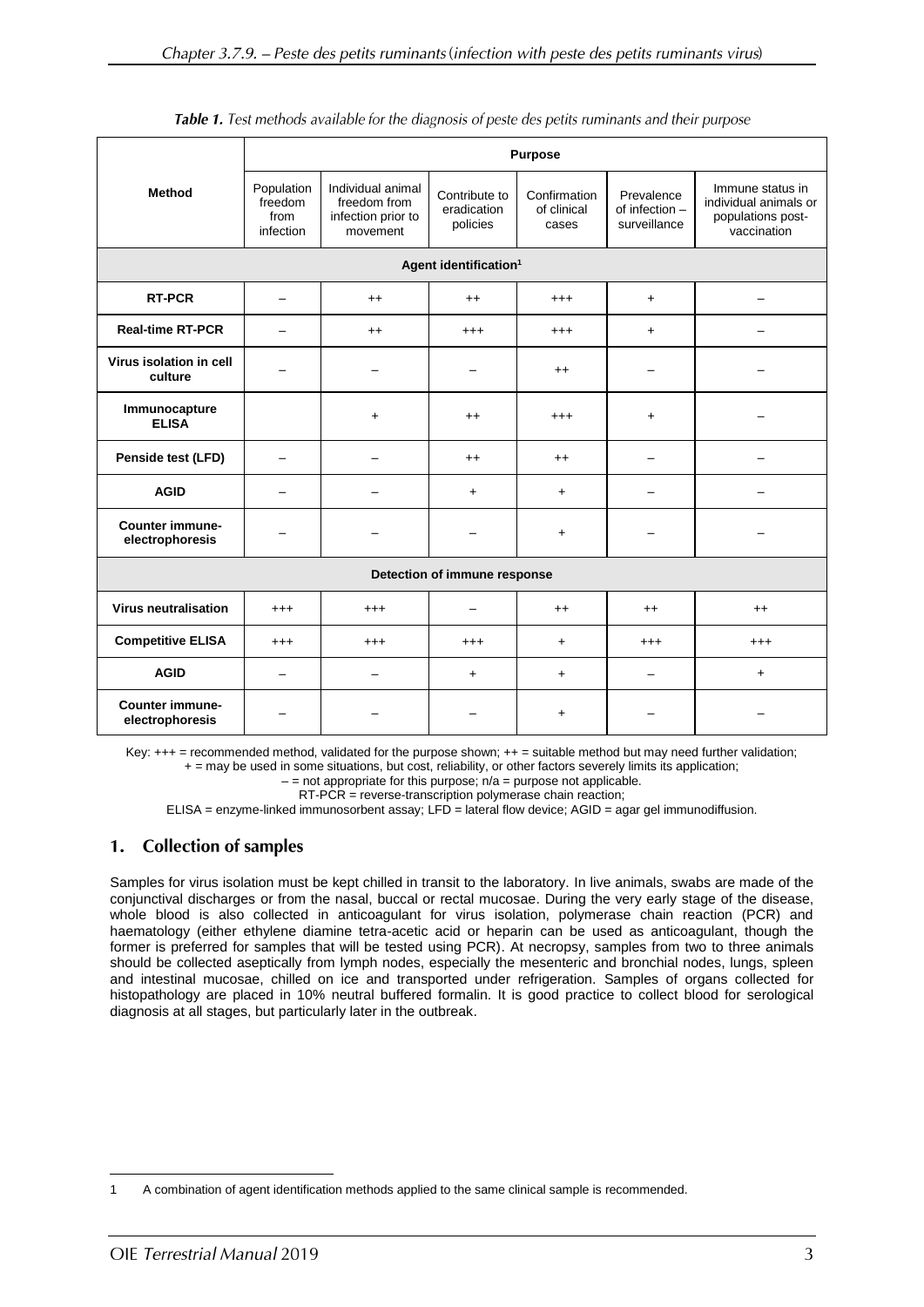#### **Identification of the agent**  $2.$

# 2.1. Immunocapture enzyme-linked immunosorbent assay

The immunocapture enzyme-linked immunosorbent assay (IC-ELISA) (Libeau *et al.,* 1994) using two monoclonal antibodies (MAb) raised to the N protein allows rapid identification of PPRV.

Advice on the use and applicability of the IC-ELISA is available from the OIE Reference Laboratories for PPR. The assay is available as a commercial kit. The instructions provided by the kit supplier should be followed. The general principle of the kit is:

- i) Wells are provided pre-coated with an anti-PPRV-N antibody.
- ii) Samples to be tested, and included controls, are added to the wells. PPRV, if present, forms an antibody–antigen complex.
- iii) After washing, an anti-PPRV-N MAb–horse radish peroxidase (HRP) conjugate is added, forming an antibody–antigen–MAb–HRP complex.
- iv) After further washing to eliminate the excess conjugate, the substrate solution (TMB: tetramethyl benzidine) is added. The resulting coloration depends on the quantity of PPRV present in the sample tested. In the presence of PPRV, a blue coloration appears that becomes yellow after addition of the stop solution. In the absence of PPRV, no coloration appears. The microplate is read at 450 nm.

The test is very specific and sensitive (it can detect  $10^{0.6}$  TCID<sub>50</sub>/well of PPRV). The results are obtained in less than 2 hours.

A sandwich form of the IC-ELISA is widely used in India (Singh *et al.*, 2004): the sample is first allowed to react with the detection MAb and the immunocomplex is then captured by an MAb or polyclonal antibody adsorbed onto the ELISA plate. The assay shows high correlation to the cell infectivity assay (TCID<sub>50</sub>) with a minimum detection limit of  $10^3$  TCID<sub>50</sub>/ml.

# 2.2. Nucleic acid recognition methods

Reverse transcription PCR (RT-PCR) techniques based on the amplification of parts of the N and F protein genes have been developed for the specific diagnosis of PPR (Couacy-Hymann *et al.*, 2002). This technique is 1000 times more sensitive than classical virus titration on Vero cells (Couacy-Hymann *et al.,* 2002) with the advantage that results are obtained in 5 hours, including the RNA extraction, instead of 10–12 days for virus isolation. The two most commonly used protocols are given in some detail below. A multiplex RT-PCR, based on the amplification of fragments of N and M protein genes, has been reported (George *et al.*, 2006). Another format of the N gene-based RT-PCR has also been described (Saravanan *et al.,* 2004). Instead of analysing the amplified product – the amplicon – by agarose gel electrophoresis, it is detected on a plate by ELISA through the use of a labelled probe. This RT-PCR-ELISA is ten times more sensitive than the classical RT-PCR.

In recent years, nucleic acid amplification methods for PPR diagnosis have been significantly improved with quantitative real-time RT-PCR (e.g. Bao *et al.,* 2008; Batten *et al.,* 2011; Kwiatek *et al.,* 2010). This method is also ten times more sensitive than conventional RT-PCR, as well as minimising the risk of contamination; a real-time RT-PCR assay specific for lineage IV strains has also been described (Li *et al*., 2016). An alternative to RT-PCR is loop-mediated isothermal amplification (Li *et al.*, 2010). The sensitivity of this assay seems to be similar to that of the real-time RT-PCR, it is simple to implement, rapid and the result can be read by the naked eye.

In all cases RNA must first be purified from blood or tissue samples. Viral RNA can be purified from spleen (not ideal because of its high blood content), lymph node or tonsil, lung tissue, whole blood, buffy coat or purified peripheral blood lymphocytes (PBLs), or swabs from eyes or nose. Tissue samples should be extracted with acidified guanidinum thiocyante phenol using one of the commercial preparations available. Solid tissues (0.5–1.0 g) are minced and homogenised with 10 ml reagent. Conjunctival, oral or nasal swabs can be extracted, and whole blood, buffy coat or purified PBLs homogenised with, the same reagent; RNA is then purified according to the manufacturer's instructions. For tissues, blood, white cells or swabs, RNA extraction based on magnetic beads or spin columns are also suitable. The resulting RNA is stored at –70°C (or –20°C if –70°C not available) until required.

Although a real-time RT-PCR assay is the method of choice for laboratories that have the necessary equipment, none of the existing assays has proven satisfactory against all PPRV isolates tested.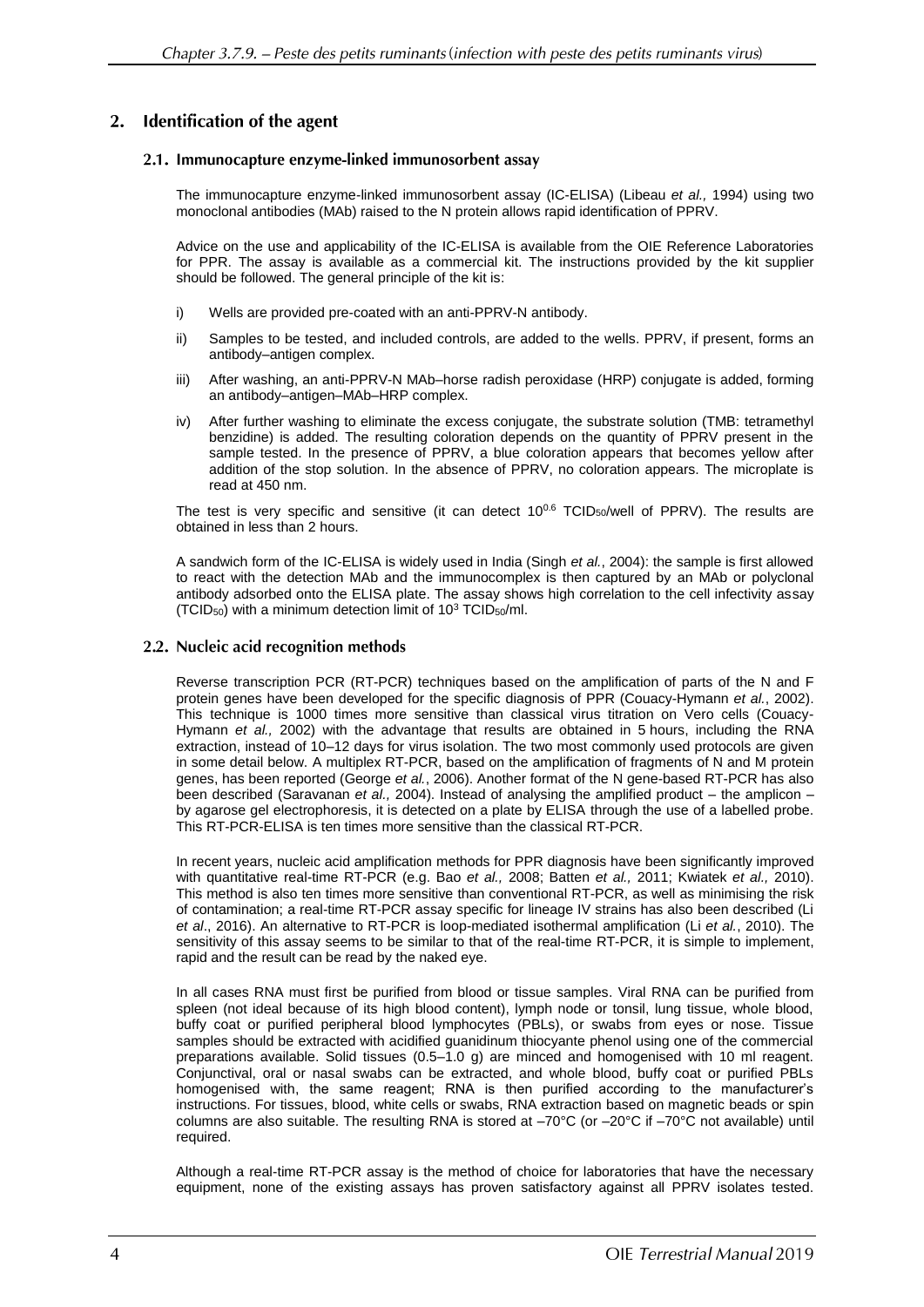Because this is a rapidly developing field, users are advised to contact the OIE and FAO<sup>2</sup> Reference Laboratories for PPR (see Table given in Part 4 of this *Terrestrial Manual*) for advice on the most appropriate techniques.

## 2.2.1. RT-PCR for the diagnosis of PPRV based on the amplification of part of the N gene

The tests described in this section and the next require: a one-step RT-PCR kit, distilled water, the relevant primers, a thermal cycler, plus reagents and equipment for agarose gel electrophoresis. In each case, the master mix recipe and thermal cycling conditions given are for a specific one-step RT-PCR kit, other reagents could also be used, but these should be optimised and validated for use in the relevant assay.

N gene amplification is based on the initial protocol described by Couacy-Hymann *et al.* (2002) in a one-step RT-PCR method. The conventional RT-PCR based on the primers described here is capable of detecting all four viral lineages. Other primers targeting the N gene could be used, but may not suitable for this aim.

i) Primer sequences used:

| Primer | Sequence                               |
|--------|----------------------------------------|
| NP3:   | 5'-GTC-TCG-GAA-ATC-GCC-TCA-CAG-ACT-3'; |
| NP4:   | 5'-CCT-CCT-CCT-GGT-CCT-CCA-GAA-TCT-3'. |

- ii) Prepare each primer dilution by adding 5 µl of the primer stock solution (100 µM) to 45 µl of distilled water. A primer concentration of 10µM is obtained with a final volume of 50 µl.
- iii) Add 5 µl of RNA template to 45 µl of PCR master mix containing:

| Reagent                 | Mix (1 reaction) | <b>Final concentration</b> |  |
|-------------------------|------------------|----------------------------|--|
| Distilled water         | $15 \mu$         |                            |  |
| 5x RT-PCR Buffer        | $10 \mu$         | 1x                         |  |
| dNTP Mix                | $2 \mu$          |                            |  |
| Q solution              | $10 \mu$         |                            |  |
| Primer NP3 $(10 \mu M)$ | $3 \mu$          | $0.6 \mu M$                |  |
| Primer NP4 $(10 \mu M)$ | $3 \mu$          | $0.6 \mu M$                |  |
| Enzyme mix              | $2 \mu$          |                            |  |
| Final volume            | $50 \mu$         |                            |  |

- iv) Distilled water (5 µl) is used in place of RNA to provide a negative control which has to be included into each set of PCR tests.
- v) Thermal cycler conditions are set as follows:

| 50°C for 30 minutes           | 1 cycle   | reverse transcription step              |
|-------------------------------|-----------|-----------------------------------------|
| 95°C for 15 minutes           | 1 cycle   | Inactivates RT and activates polymerase |
| 94°C for 30 seconds           |           |                                         |
| $60^{\circ}$ C for 30 seconds | 40 cycles | PCR amplification of the cDNA           |
| 72°C for 1 minute             |           |                                         |
| 72°C for 5 minutes            | 1 cycle   | Final extension                         |
| $4^{\circ}$ C (indefinite)    |           |                                         |

vi) The RT-PCR gives an amplification product of 351 bp. 10 µl of these products are analysed by electrophoresis on a 1.5 % agarose gel. For all positive results, 40 µl of the final product may be directly used for sequencing.

 $\overline{a}$ 2 Food and Agriculture Organization of the United Nations.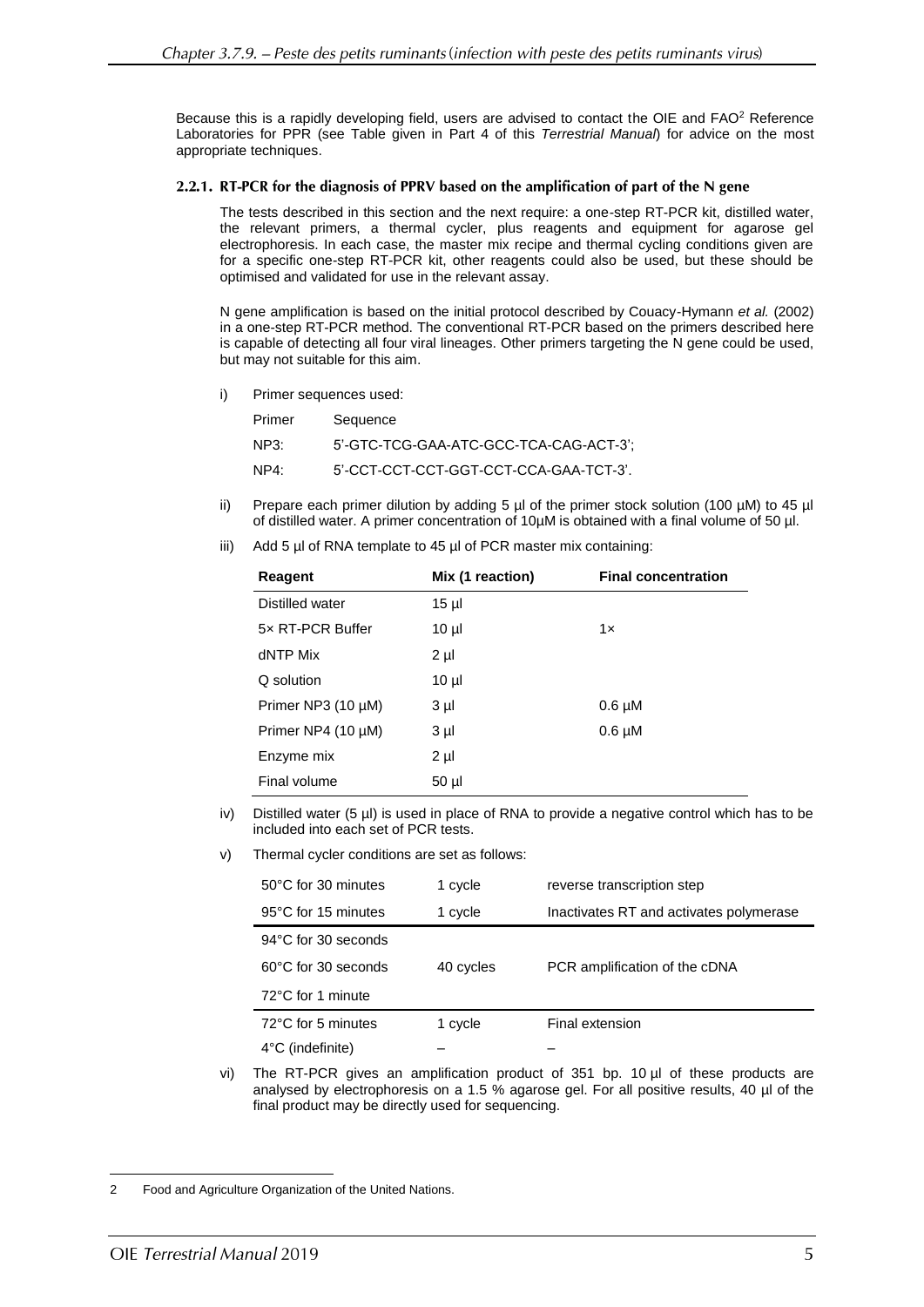## 2.2.2. RT-PCR for the diagnosis of PPRV based on the amplification of part of the F gene

This assay is based on that originally published in Forsyth *et al.* (2003). Like the N gene PCR, it detects virus from all of the four lineages.

i) Sequences of primers used in this protocol:

| <b>Primer</b>    | <b>Sequence</b>                         |
|------------------|-----------------------------------------|
| F <sub>1</sub> h | 5'-AGT-ACA-AAA-GAT-TGC-TGA-TCA-CAG-T-3' |
| F <sub>2</sub> d | 5'-GGG-TCT-CGA-AGG-CTA-GGC-CCG-AAT-A-3' |
| F1.              | 5'-ATC-ACA-GTG-TTA-AAG-CCT-GTA-GAG-G-3' |
| F2.              | 5'-GAG-ACT-GAG-TTT-GTG-ACC-TAC-AAG-C-3' |

ii) The first stage of this assay uses the consists of a one-tube RT-PCR reaction using PPRV primers F1b and F2d designed against the PPRV F gene. The protocol given has been validated using a commercial kit, but other reagents could be used after appropriate testing and validation.

- iii) Combine 20 µl reaction mix with 5 µl RNA in a 0.5 ml PCR tube. Each assay requires, at a minimum, the sample, negative control, positive control and no-template control (RNasefree water instead of RNA sample).
- iv) Transfer the reactions to a thermal cycler and start the following programme:

| 50°C for 30 minutes        | 1 cycle   | Reverse transcription step              |
|----------------------------|-----------|-----------------------------------------|
| 94°C for 2 minutes         | 1 cycle   | Inactivates RT and activates polymerase |
| 94°C for 1 minute          |           |                                         |
| 55 °C for 1 minute         | 35 cycles | PCR amplification of the cDNA           |
| 72°C for 1 minute          |           |                                         |
| 72°C for 7 minutes         | 1 cycle   | Final extension                         |
| $4^{\circ}$ C (indefinite) |           |                                         |

- v) Analyse 10 µl of the reaction product by agarose gel electrophoresis using a 2% agarose gel in either TBE or TAE buffers. If present, PPRV RNA will be amplified to give a DNA fragment of 447 bp. If no DNA product, or a very weak DNA product, is seen, a second round of PCR can be completed to increase the amount of PCR product. This nested PCR can be carried out using primers F1 and F2 and any good quality PCR reagents and enzyme that have been suitably validated.
- vi) Combine 24  $\mu$ I reaction mix with 1  $\mu$ I of the first stage PCR in a 0.5 ml PCR tube. Each assay requires, at a minimum, the sample, negative control, positive control and notemplate control (RNase-free water instead of PCR product). Transfer the reactions to a thermal cycler and start the following programme:

| 94°C for 3 minutes         | 1 cycle   | Activates polymerase          |
|----------------------------|-----------|-------------------------------|
| 94°C for 1 minute          |           |                               |
| 55°C for 1 minute          | 35 cycles | PCR amplification of the cDNA |
| 72°C for 1 minute          |           |                               |
| 72°C for 10 minutes        | 1 cycle   | Final extension               |
| $4^{\circ}$ C (indefinite) |           |                               |

- vii) Analyse 10 µl of the reaction product by agarose gel electrophoresis using a 2% agarose gel in either TBE or TAE buffers. If present, PPRV PCR product will be amplified to give a DNA fragment of 371 bp.
- viii) DNA product remaining from positive samples identified in Section 2.4.2 steps v or vii can be purified and subjected to DNA sequencing.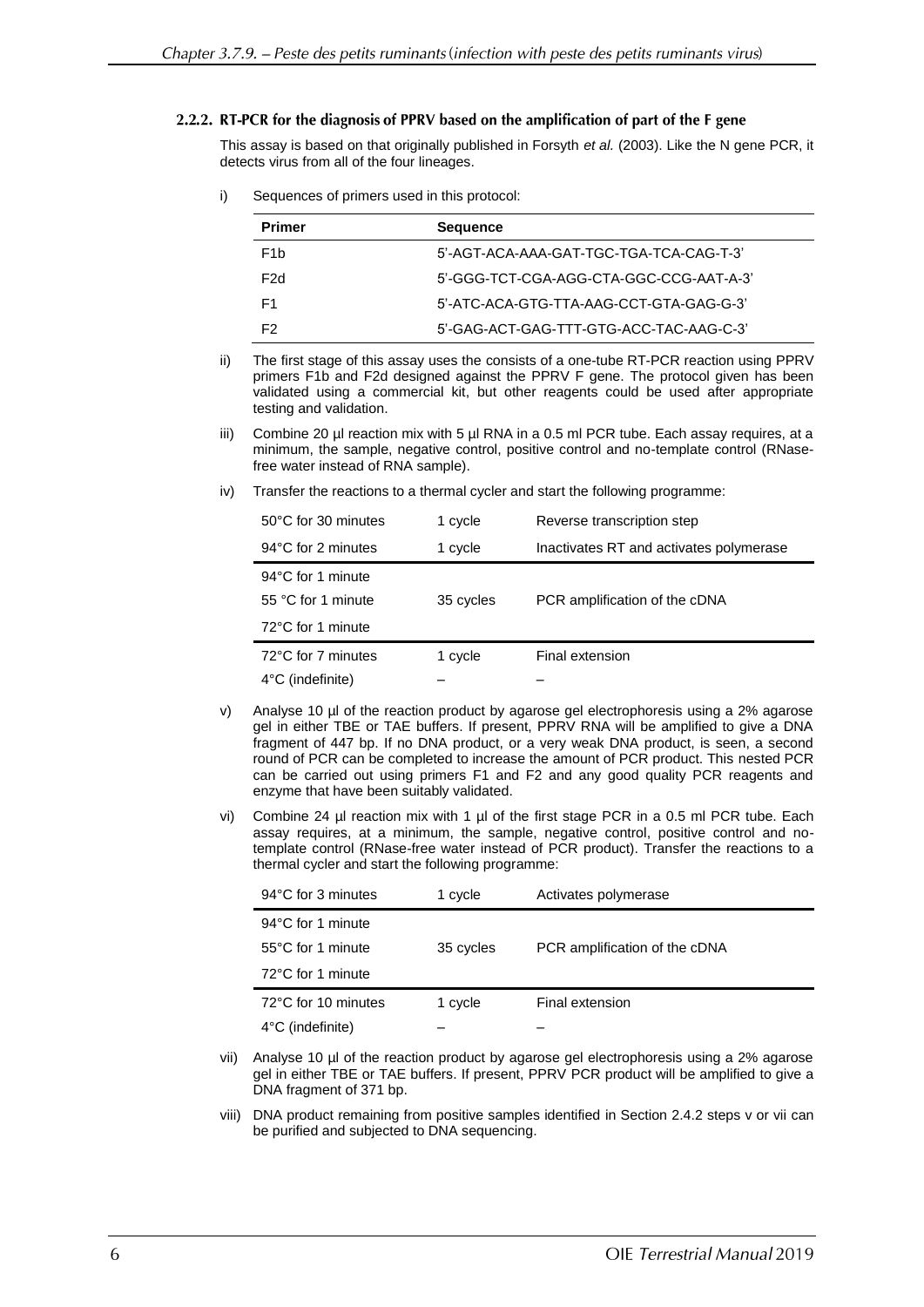# 2.3. Culture and isolation methods

Even when diagnosis has been carried out by rapid techniques, the virus should always be isolated from field samples in tissue culture for further studies.

PPRV may be isolated in primary lamb kidney/lung cells and some cell lines (Vero, B95a). Unfortunately, PPRV isolation using such cells is not always successful on first passage and may require multiple blind passages. Recently, derivatives of cell lines (Vero, CV1) expressing the morbillivirus receptor, the signalling lymphocyte activation molecule (SLAM or CD150), have been developed that enable isolation of field viruses from pathological specimens in less than 1 week, without requirement for blind passages. These include a derivative of the monkey cell line CV1 expressing goat SLAM (Adombi *et al.*, 2011) and derivatives of Vero cells expressing dog SLAM. Monolayer cultures are inoculated with suspect material (swab material, buffy coat or 10% tissue suspensions) and examined daily for evidence of cytopathic effect (CPE). The CPE produced by PPRV can develop within 5 days and consists of cell rounding and aggregation culminating in syncytia formation in lamb kidney cells and cell lines expressing SLAM. In unmodified Vero cells, it is sometimes difficult to see the syncytia. If they exist, they are very small. However, small syncytia are always seen in infected Vero cells stained with haematoxylin and eosin. Syncytia are recognised by a circular arrangement of nuclei giving a 'clock face' appearance. Cover-slip cultures may show CPE earlier than day 5. Some cells may contain intracytoplasmic and intranuclear inclusions, others may be vacuolated. Similar cellular changes may be seen in stained histopathological sections of infected tissues. After 5–6 days, blind passages should always be carried out as CPE may take time to appear.

## 2.4. Penside (field) test for PPRV antigen

Commercial tests for PPRV antigen are available for use in the field. These tests are based on socalled lateral flow technology. Conjunctival, nasal or oral swabs are taken from suspect animals, the swabs are rinsed with buffer and this buffer is applied to one end of a chromatographic strip. The sample mixes with coloured beads coated with a specific MAb that recognises PPRV antigen. Buffer flow moves the beads along the chromatographic strip. If the sample contains PPRV antigen captured by the swab, this binds to the beads, and the antigen and beads complex is then captured by a line of anti-PPRV MAb part-way along the strip, making a coloured line to indicate a positive result. In the absence of PPRV antigen, no beads are bound by the test line. The tests take 20 minutes and require no additional equipment. Both tests have been validated against PPRV isolates from all four lineages, and show sensitivity similar to IC-ELISA, and 100% specificity in laboratory testing. One test has also been validated in field use in the Côte d'Ivoire, Ethiopia, Pakistan and Uganda (Baron *et al.,* 2014). The tests are designed for use with external swabs and are not suitable for use on blood or tissue samples.

## 2.5. Agar gel immunodiffusion

Agar gel immunodiffusion (AGID) is a very simple and inexpensive test that can be performed in any laboratory and even in the field. Standard PPRV antigen is prepared from infected mesenteric or bronchial lymph nodes, spleen or lung material and ground up as 1/3 suspensions (w/v) in buffered saline (Durojaiye *et al.*, 1983). These are centrifuged at 500 *g* for 10–20 minutes, and the supernatant fluids are stored in aliquots at  $-20^{\circ}$ C. The cotton material from the cotton bud used to collect conjunctival or nasal swabs is removed using a scalpel and inserted into a 1 ml syringe. With 0.2 ml of phosphate buffered saline (PBS), the sample is extracted by repeatedly expelling and filling the 0.2 ml of PBS into an Eppendorf tube using the syringe plunger. The resulting conjunctival/nasal swab extracted sample, like the tissue ground material prepared above, may be stored at –20°C until used. They may be retained for 1–3 years. Negative control antigen is prepared similarly from normal tissues. Standard antiserum is made by hyperimmunising sheep with 1 ml of PPRV with a titre of  $10^4$  TCID<sub>50</sub> (50% tissue culture infective dose) per ml given at weekly intervals for 4 weeks. The animals are bled 5–7 days after the last injection (Durojaiye, 1982).

- i) Dispense 1% agar in normal saline, containing thiomersal (0.4 g/litre) or sodium azide (1.25 g/litre) as a bacteriostatic agent, into Petri dishes (6 ml/5 cm dish).
- ii) Six wells are punched in the agar following a hexagonal pattern with a central well. The wells are 5 mm in diameter and 5 mm apart.
- iii) The central well is filled with positive antiserum, three peripheral wells with positive antigen, and one well with negative antigen. The two remaining peripheral wells are filled with test antigen, such that the test and negative control antigens alternate with the positive control antigens.
- iv) Usually, 1–3 precipitin lines will develop between the serum and antigens within 18–24 hours at room temperature (Durojaiye *et al.*, 1983). These are intensified by washing the agar with 5% glacial acetic acid for 5 minutes (this procedure should be carried out with all apparently negative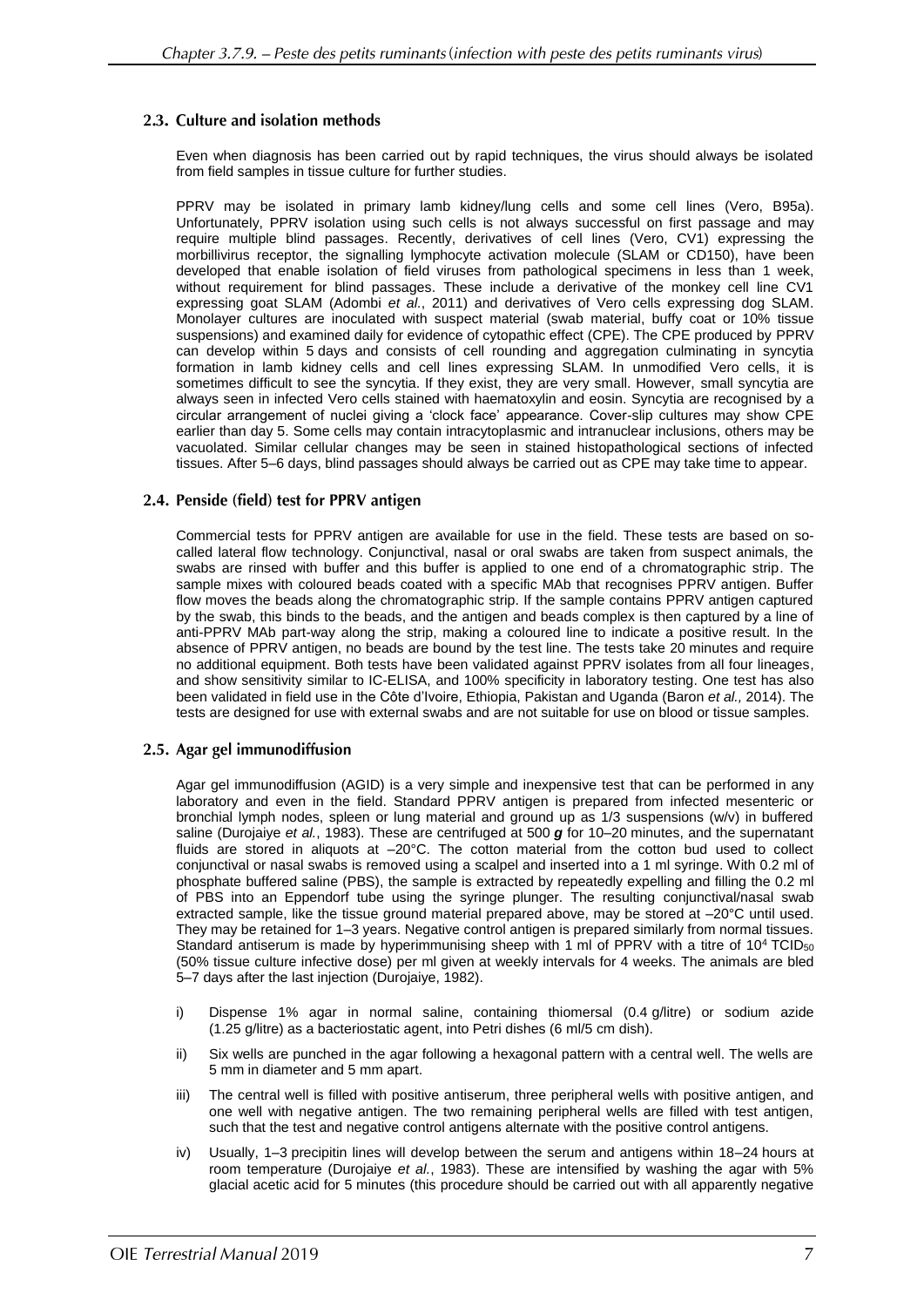tests before recording a negative result). Positive reactions show lines of identity with the positive control antigen.

Results are obtained in one day, but the test is not sensitive enough to detect mild forms of PPR due to the low quantity of viral antigen that is excreted.

# 2.6. Counter immunoelectrophoresis

Counter immunoelectrophoresis (CIEP) is a more rapid version of the AGID test (Majiyagbe *et al.*, 1984). It is carried out on a horizontal surface using a suitable electrophoresis bath, which consists of two compartments connected through a bridge. The apparatus is connected to a high-voltage source. Agar or agarose (1–2%, [w/v]) dissolved in 0.025 M barbitone acetate buffer is dispensed on to microscope slides in 3-ml volumes. From six to nine pairs of wells are punched in the solidified agar. The reagents are the same as those used for the AGID test. The electrophoresis bath is filled with 0.1 M barbitone acetate buffer. The pairs of wells in the agar are filled with the reactants: sera in the anodal wells and antigen in the cathodal wells. The slide is placed on the connecting bridge and the ends are connected to the buffer in the troughs by wetted porous paper. The apparatus is covered, and a current of 10–12 milliamps per slide is applied for 30–60 minutes. The current is switched off and the slides are viewed by intense light: the presence of 1–3 precipitation lines between pairs of wells is a positive reaction. There should be no reactions between wells containing the negative controls.

#### $3.$ **Serological tests**

The demonstration of antibodies in PPRV infected goats and sheep can be used to support a diagnosis based on clinical signs, but such antibodies may also arise from vaccination with any of the current PPRV vaccines. Tests that are routinely used are the virus neutralisation test (VNT) and the competitive ELISA.

## 3.1. Virus neutralisation

This test is sensitive and specific, but it is time-consuming. The standard neutralisation test is now usually carried out in 96-well microtitre plates although roller-tube cultures may also be used. Vero cells are preferred, but primary lamb kidney cells may also be used.

This test requires the following materials: cell suspensions at 600,000/ml; 96-well cell culture plates; sera to be titrated (inactivated by heating to 56°C for 30 minutes); complete cell culture medium; PPRV diluted to give 1000, 100, 10 and 1 TCID<sub>50</sub>/ml.

- i) Dilute the sera 1/5, and then make twofold serial dilutions in cell culture medium.
- ii) Mix 100 µl of virus at 1000 TCID<sub>50</sub>/ml (to give 100 TCID<sub>50</sub> in each well) and 100 µl of a given dilution of serum (using six wells per dilution) in the wells of the cell culture plate.
- iii) Arrange a series of control wells for virus and uninfected cells as follows: six wells with 100 TCID<sup>50</sup> (100 µl) per well; six wells with 10 TCID<sup>50</sup> (100 µl) per well; six wells with 1 TCID<sup>50</sup> (100  $\mu$ ) per well; six wells with 0.1 TCID<sub>50</sub> (100  $\mu$ ) per well; and six wells with 200  $\mu$  of virus-free culture medium per well. Make the wells containing the virus dilutions up to 200 µl with complete culture medium, and incubate the plates for 1 hour at 37°C.
- v) Add 50 µl of cell suspension to each well, pat the sides of the plate lightly to distribute the cells in the well and cover. Incubate the plates at 37°C in the presence of CO2.
- vi) Read the plates after 1 and 2 weeks of incubation. The results should be as follows:

If the virus dilution has been done correctly, all the virus control wells with 100 and 10 TCID<sub>50</sub>/well will show CPE, 50% of the wells will show CPE for the 1 TCID<sub>50</sub>/well dilution, and none should show CPE for the 0.1 TCID50/well dilution. The test is only valid if the virus has been suitably diluted.

For the serum titration, there will be no CPE in wells where the virus had been neutralised by serum during the test; any level of CPE means that the virus had not been neutralised by serum. The neutralising titre is the dilution of serum that neutralises virus in half the wells. A neutralising titre of greater than 10 is positive.

## 3.2. Competitive enzyme-linked immunosorbent assay

Several competitive ELISAs (C-ELISA) have been described, based on the use of MAbs that recognise virus proteins. They are of two types: those where the MAb recognises the N protein and use recombinant N protein produced in baculovirus as the antigen (e.g. Libeau *et al.*, 1995); and those with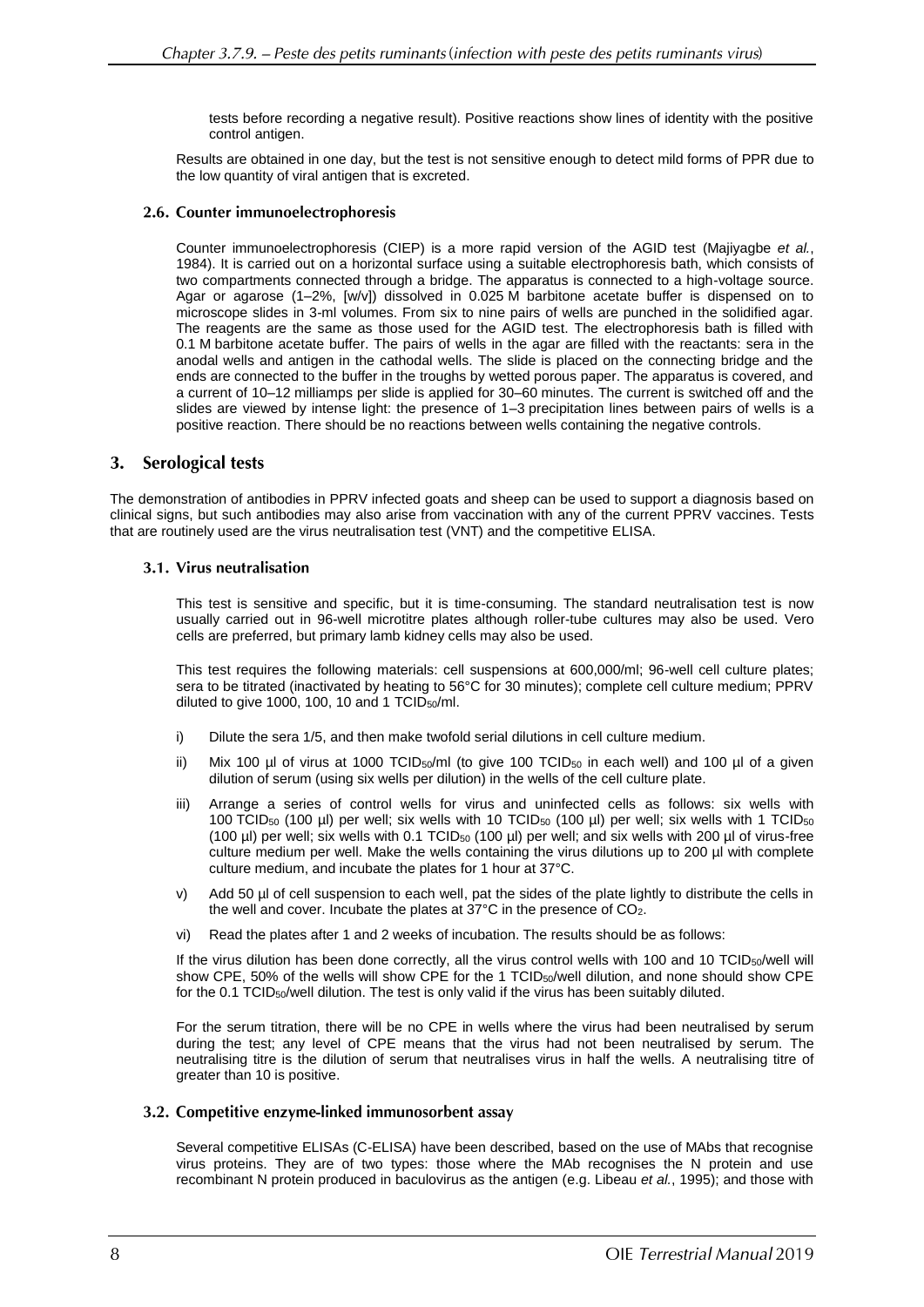a viral attachment protein (H) specific MAb and antigen consisting of purified or part-purified PPRV (vaccine strain) (e.g. Anderson & McKay, 1994; Saliki *et al.,* 1993). All the assays work on the principle that antibodies to PPRV in test sera can block the binding of the MAb to the antigen.

Advice on the use and applicability of ELISA methods is available from the OIE Reference Laboratories for PPR. Some methods are available as commercial kits; these are the only practicable way to carry out this test. Before use, laboratories should seek assurance that the kit has been validated in accordance with the OIE Validation Standard (see Chapter 1.1.6 *Principles and methods of validation of diagnostic tests for infectious diseases*). The only alternative would be for a laboratory to develop and validate all the reagents (monoclonals and antigens) in house.

# **C. REQUIREMENTS FOR VACCINES**

#### 1. **Background**

Guidelines for the production of veterinary vaccines are given in Chapter 1.1.8 *Principles of veterinary vaccine production*. The guidelines given below and in chapter 1.1.8 are intended to be general in nature and may be supplemented by national and regional requirements.

# 1.1. Rationale and intended use of the product

Sheep and goats vaccinated with an attenuated strain of PPR or that recover from PPR develop an active life-long immunity against the disease (Durojaiye, 1982). Several PPR vaccines are available, all of which are cell culture-attenuated strains of natural PPRV (Sen *et al.,* 2010). The two most commonly used vaccine strains (Nigeria/75/1 and Sungri/96) have both been shown in experimental trials to protect animals against PPRV isolates of all lineages (Hodgson *et al.*, 2018); the Nigeria/75/1 vaccine has also been proven to provide such complete cross-lineage protection in field use in a large number of countries. The production and validation of vaccine from the commercially available attenuated PPRV strains is described here.

# 2. Outline of production and minimum requirements for conventional vaccines

# 2.1. Characteristics of the seed

# 2.1.1. Biological characteristics

The history of the vaccine received and stored in the laboratory as master seed should be well known and registered: the origin of the vaccine, the number of passages in cell culture, the range of the number of passages in cell culture that has been tested and shown to be effective in providing protection in animals against PPR for at least 3 years when administered at the recommended dose. Such a PPR virus vaccine strain should not be excreted by inoculated animals in such a way that it can spread to in-contact animals. It should be proven that the vaccine strain has not reverted to virulence following at least three back passages in sheep and goats (Diallo *et al.,* 1989).

# 2.1.2. Quality criteria (sterility, purity, freedom from extraneous agents)

The seed should be controlled and tested free from bacterial, fungus and mycoplasma contamination. It should be tested free from pestivirus and any other potentially contaminating virus. Only live attenuated PPR virus should be present. The seed should have passed an innocuity test in animals (rodents, sheep and goats) and have demonstrated its efficacy to protect sheep and goats against PPR with the recommended dose.

# 2.2. Method of manufacture

## 2.2.1. Procedure

Once the manufacturer has received samples from an institution holding the PPRV vaccine bank – the master seed – it must prepare primary and secondary working seed batches. The production seed batch, from which the final vaccine is produced, is prepared from the secondary working seed. By preparing primary and secondary working seeds, the need to carry out a large number of passages after the master seed is avoided for the vaccine production. In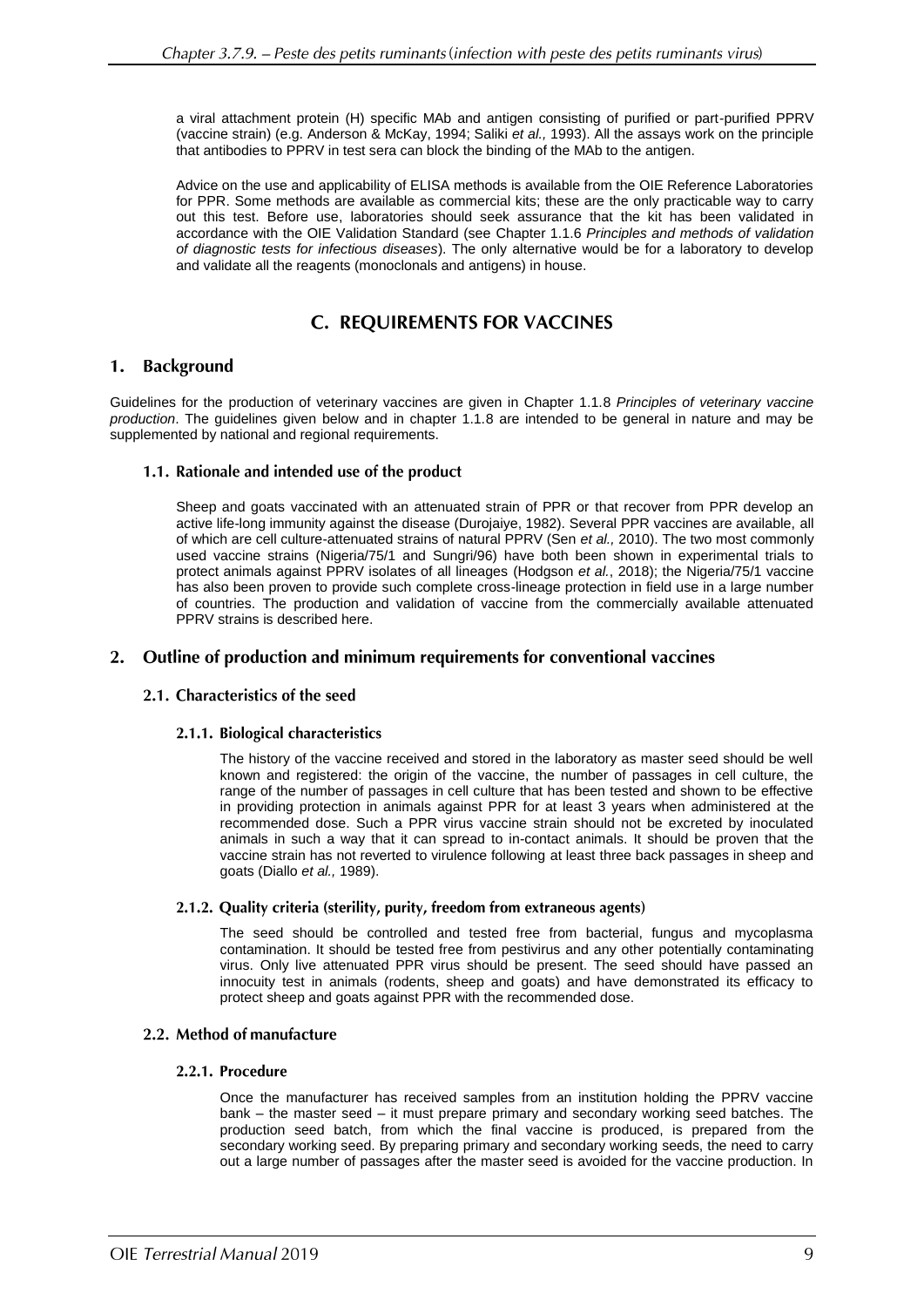this way, it is possible to comply with one of the OIE recommendations: 5–10 passages maximum after the master seed (see chapter 1.1.8).

i) Primary and secondary working seed batches

When preparing primary and secondary working seed batches it is important to avoid infecting the cells with high doses of virus (high multiplicity of infection [m.o.i.]), as this will lead to the accumulation of defective particles in the viral suspension produced, which will diminish the titre of subsequent products. On the other hand, very low m.o.i. (e.g. 0.0001) will prolong the culture time. The manufacturer is responsible for optimising production work flow for their own cells and culture medium; however, as a guide, infections at each stage should be at a m.o.i. of 0.001–0.01.

The freeze-dried contents of a flask from the master seed are reconstituted with 2 ml of cell culture medium without serum. This liquid is mixed with Vero cells, if the vaccine is produced on Vero cells, suspended in complete culture medium to provide at least 0.001 TCID<sub>50</sub> per cell. Cell culture flasks are filled with this virus/cell mixture (around 2  $\times$ 10<sup>7</sup> Vero cells in a 175 cm<sup>2</sup> flask), and are incubated at 37°C. The cultured cells are examined regularly to detect CPE. The medium is renewed every 2 days, reducing the proportion of serum to 2% once the cell monolayer is complete. Virus is first harvested when there is 40–50% CPE. This viral suspension is stored at  $-70^{\circ}$ C. Successive harvesting is carried out every 2 days until the CPE reaches 70–80%, which is the time for final freezing of the culture flasks (in general, at least two further harvestings can be made before final freezing of the culture flasks). All suspensions of virus collected are submitted to two freeze–thaw cycles, then pooled to form a single batch, which serves as the working seed batch. This is divided into small volumes in bottles and stored at –70°C. The contents of five of these bottles are thawed and titrated (minimum titre required:  $10^5$  TCID<sub>50</sub>/ml). It is best to freeze-dry this seed in order to store it at –20°C. In this case it will be necessary to titrate the freeze-dried virus (five bottles). A batch made up in this way must pass all tests for sterility.

ii) Preparation of the production seed batch

The production seed batch is prepared under the same conditions as for the working seed batch. A large stock of virus is formed, from which the final vaccine will be produced. This batch is distributed into receptacles and stored at –70°C. It must satisfy tests for sterility. Five samples are titrated (minimum titre required:  $10^6$  TCID<sub>50</sub>/ml).

iii) Validation as a vaccine

It is necessary to confirm or rule out the presence of PPRV in the product under test. For this purpose, anti-PPRV serum is used to neutralise the virus in cell culture.

- **Test procedure** 
	- a) Mix the contents of two vaccine bottles with sterile double-distilled water to provide a volume equal to the volume before freeze-drying.
	- b) Make tenfold dilutions of the reconstituted vaccine in serum-free culture medium (0.5 ml of viral suspension + 4.5 ml of medium).
	- c) Make two series of mixtures for virus dilutions from each bottle on a 96-well plate as follows:

| Series 1: | Dilutions of viral suspension: | $-1$ | $-2$ | $-3$ | $-4$ |
|-----------|--------------------------------|------|------|------|------|
|           | Viral suspension (in µl)       | 50   | 50   | 50   | 50   |
|           | Culture medium (in µl)         | 50   | 50   | 50   | 50   |
| Series 2: | Dilutions of viral suspension: | -1   | $-2$ | $-3$ | $-4$ |
|           | Viral suspension (in ul)       | 50   | 50   | 50   | 50   |
|           | PPR antiserum (in ul)          | 50   | 50   | 50   | 50   |

(**Note:** PPR antiserum used for this purpose is prepared in goats and freeze-dried. It is reconstituted with 1 ml of sterile double-distilled water in a dilution of 1/10.)

- d) Incubate the mixtures at 37°C for 1 hour
- e) Add to each well 100 µl of cells suspended in complete culture medium (30,000 cells/well).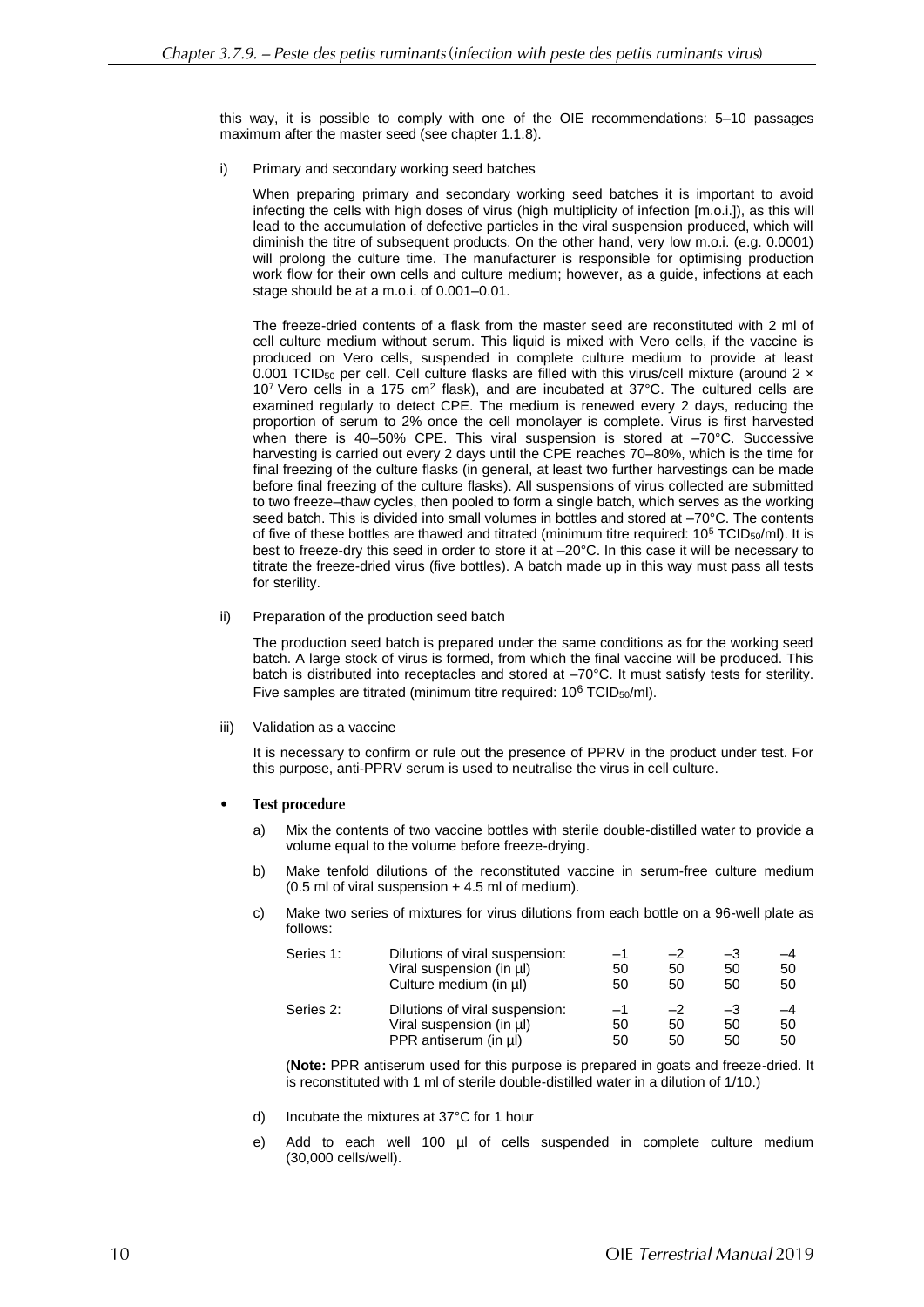- f) Incubate the microplate at 37°C in the presence of CO2.
- g) Read the plate after 7–10 days of incubation.

Normally CPE is present only in the wells containing cells infected with the mixture of virus and culture medium. If it is detected in the wells of Series 2, it will be necessary to identify PPRV by immunofluorescence, using a PPR MAb, or by immunocapture ELISA (using the commercially available kit). If this identification confirms the presence of PPRV, the PPR antiserum used must have been too weak, or the batch must be changed. If immunofluorescence or immunocapture is negative, or if repeating the test with a new PPRV antiserum gives the same result, a viral contaminant must be present, and the material under test must be destroyed.

iv) Vaccine production

This operation is performed on a larger scale. Cells can be infected with virus at a m.o.i. as before or with high doses, up to m.o.i. 0.01. Products of the various harvests, after two freeze–thaw cycles, are brought together (to form the final product) and stored at –70°C pending the results of titration and tests for sterility. If these results are satisfactory, the vaccine is freeze-dried.

v) Freeze-drying

Several freeze-drying media have been assessed for use with PPRV. Weybridge medium has been used most widely, and is composed of 2.5% (w/v) lactalbumin hydrolysate (LAH), 5% (w/v) sucrose and 1% (w/v) sodium glutamate, in Hank's balanced salt solution (HBSS) pH 7.2. Significantly improved stability at temperatures above 4˚C has been reported using a freeze-drying medium containing 5%(w/v) LAH and 10% sucrose in HBSS (Mariner *et al*. 2017; Sarkar *et al*., 2003) or containing 20 mM Tris–HCl pH 7.4, 2 mM EDTA, 0.02% (w/v) Tween 80 and 1 M (34.2% (w/v)) trehalose (Silva *et al*., 2011). The freeze-drying medium is added to an equal volume of viral suspension (which may have been diluted beforehand to provide the desired number of vaccine doses per bottle). The resulting mixture is kept cool, homogenised, then distributed into bottles and freezedried. At the end of a freeze–drying cycle, the probe is adjusted and kept at 35°C for 4 hours. Once this operation has been completed, the bottles are capped under vacuum. Randomly selected samples (e.g. 5%) of this final batch are submitted to tests for innocuity, efficacy and sterility, and residual moisture is estimated by the Karl Fisher method (optimum ≤3.5%). If the tests give unsatisfactory results, the entire batch is destroyed.

## 2.2.2. Requirements for substrates and media

i) Cells

All current PPRV vaccine strains are grown in Vero cells. Cells used for the production of PPR vaccine must be free from bacterial, fungal and viral contaminations. The source of these cells should be known and documented.

ii) Serum

The serum used in the cell culture should free from adventitious virus, in particular pestiviruses. It is recommended to use irradiated serum. The country of origin of the serum must be known (use of serum from countries with high risk of transmissible spongiform encephalopathy [TSE] infections should be avoided).

iii) Culture medium

The traditional culture medium is minimal essential medium (MEM); recent work has shown that Dulbecco's modified Eagle's medium (DMEM) containing 25mM glucose or 25mM fructose gives significantly higher (tenfold) yields of virus (Silva *et al*., 2011). The medium should be supplemented with antibiotics (for example penicillin + streptomycin at final concentrations of 100 IU [International Units]/ml and 100 µg/ml, respectively), and an antifungal agent (e.g. nystatin [Mycostatin] at a final concentration of  $50 \mu g/ml$ . The medium is enriched with 10% fetal calf serum (complete medium) for cell growth. This proportion of serum is reduced to 2% for maintenance medium when the cell monolayer is complete.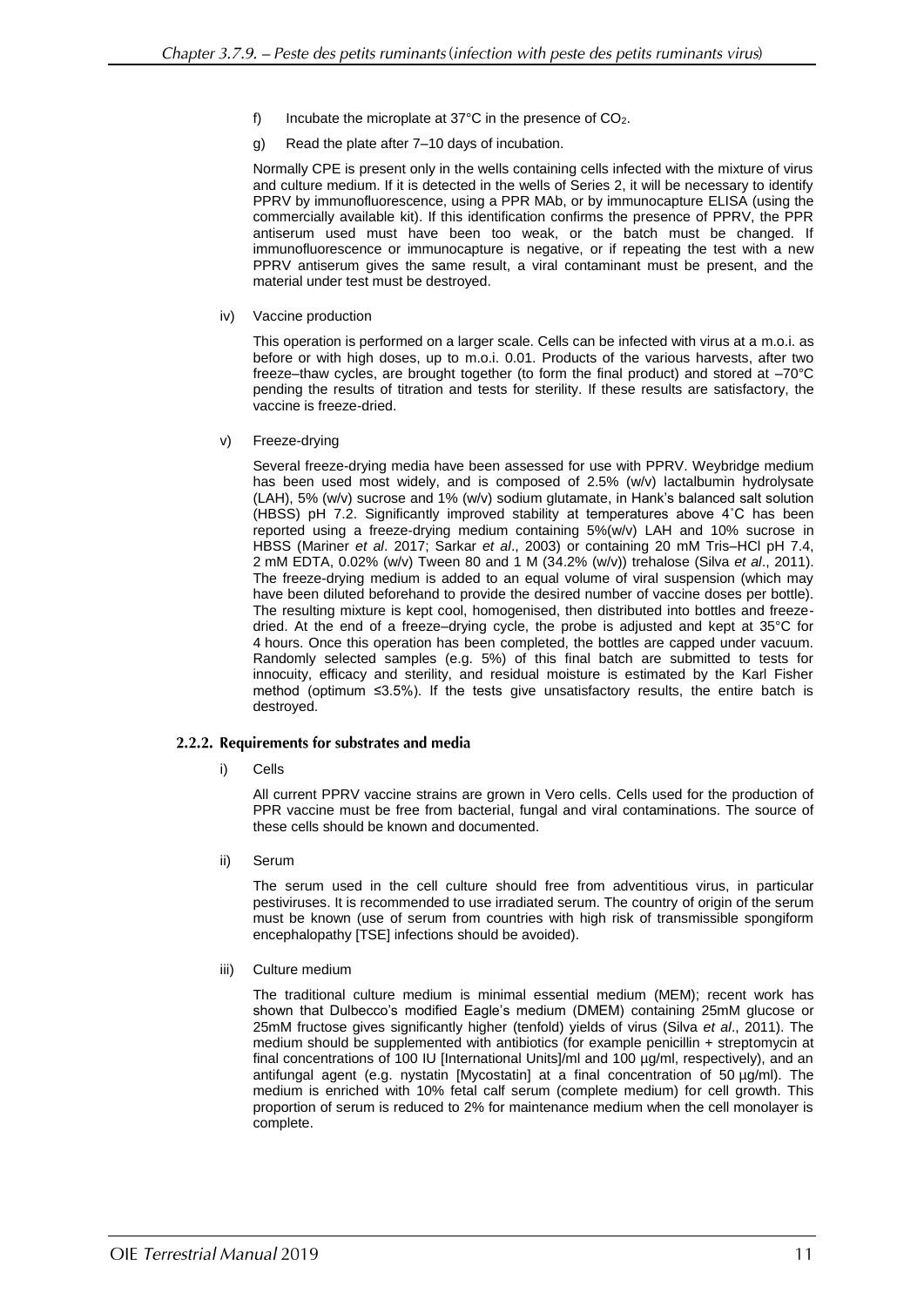# 2.2.3. In-process controls

Cells used in cultures must be checked for normal appearance and shown to be free from contaminating viruses, especially bovine viral diarrhoea virus. A virus titration must be undertaken on the seed lot: using serum-free medium, a series of tenfold dilutions is made (0.5 ml virus + 4.5 ml diluent) down to  $10^{-6}$  of the product to be titrated. Vero cells from one flask are trypsinised and suspended in complete culture medium at 300,000/ml. They are distributed on a 96-well plate (30,000 cells per well, equivalent to 100 µl of cell suspension). Then, 100 µl of virus diluted tenfold is added to the cells (dilutions ranging from  $10^{-2}$  to  $10^{-6}$ ). One row of wells serves as a control for uninfected cells to which virus-free culture medium (100  $\mu$ I) is added. The plate is incubated at 37°C in the presence of CO<sub>2</sub>. The plates are read (by examining for CPE) 7–10 days after infection.

Virus titre is determined by the Spearman–Kärber method.

# 2.2.4. Final product batch tests

i) Sterility and purity

Tests for sterility and freedom from contamination of biological materials intended for veterinary use may be found in chapter 1.1.9.

The content of one container from each filling lot must be checked for identity by culture after neutralisation with specific antiserum.

It should be tested and proven to be non-contaminated by bacteria, fungus or other viruses. These tests are carried out on cells and sera before their use in vaccine production, and on the seed stock and the vaccine before and after freeze-drying. Any product that fails this test for sterility is destroyed.

Tests of biological materials for sterility and freedom from contamination may be found in chapter 1.1.9.

ii) Safety and efficacy

A safety test should be done in rodents in order to detect any nonspecific toxicity associated with the product and also on the host recipient of the vaccine, currently sheep and goats.

For rodents, six guinea-pigs, each weighing 200–250 g; ten unweaned mice (17–22 g, Swiss line or similar). The vaccine contents of five bottles are mixed and used. The vaccine, 0.5 ml, is injected intramuscularly into a hind limb of two guinea-pigs, 0.5 ml into the peritoneal cavity of two guinea-pigs, and 0.1 ml into the peritoneal cavity of six mice. Two guinea-pigs and four mice are kept as uninoculated controls. The animals are observed for 3 weeks. If one guinea-pig or two mice die, the test must be repeated. Dead animals undergo post-mortem examination to ascertain the cause of death. At the end of 3 weeks of observation, all animals are killed for post-mortem examination. All the results are recorded. The vaccine is considered to be satisfactory if, during the first or second test, at least 80% of animals remain in good health during the period of observation, and no significant post-mortem lesion is found.

Normally the minimum immunising dose is 100x the lowest dose of vaccine virus able to induce a 50% immunising response. For example, in the case of the attenuated Nigeria 75/1 vaccine the required minimum titre per dose has been shown to be  $10^{2.5}$  TCID<sub>50</sub>.

For the target host safety test, the PPR vaccine must be reconstituted with normal saline. The mixed contents of five bottles are reconstituted in the diluent to give solutions of 100 doses/ml and 0.1 dose/ml. Six goats and six sheep are used, all approximately 1-year old and free from PPR antibodies. Vaccinate two goats and two sheep subcutaneously with 100 doses per animal; vaccinate two goats and two sheep subcutaneously with 0.1 dose per animal; keep the remaining animals as in-contact controls. The animals are subjected to daily clinical examination for 3 weeks including recording of rectal temperatures. At the end of this period, blood is taken from all animals for the preparation of sera. All animals are challenged by subcutaneous injection of a 1 ml suspension of pathogenic PPRV previously tested for inducing PPR clinical signs in sheep and goats. The animals are observed and their body temperature measurements are recorded daily for 2 weeks.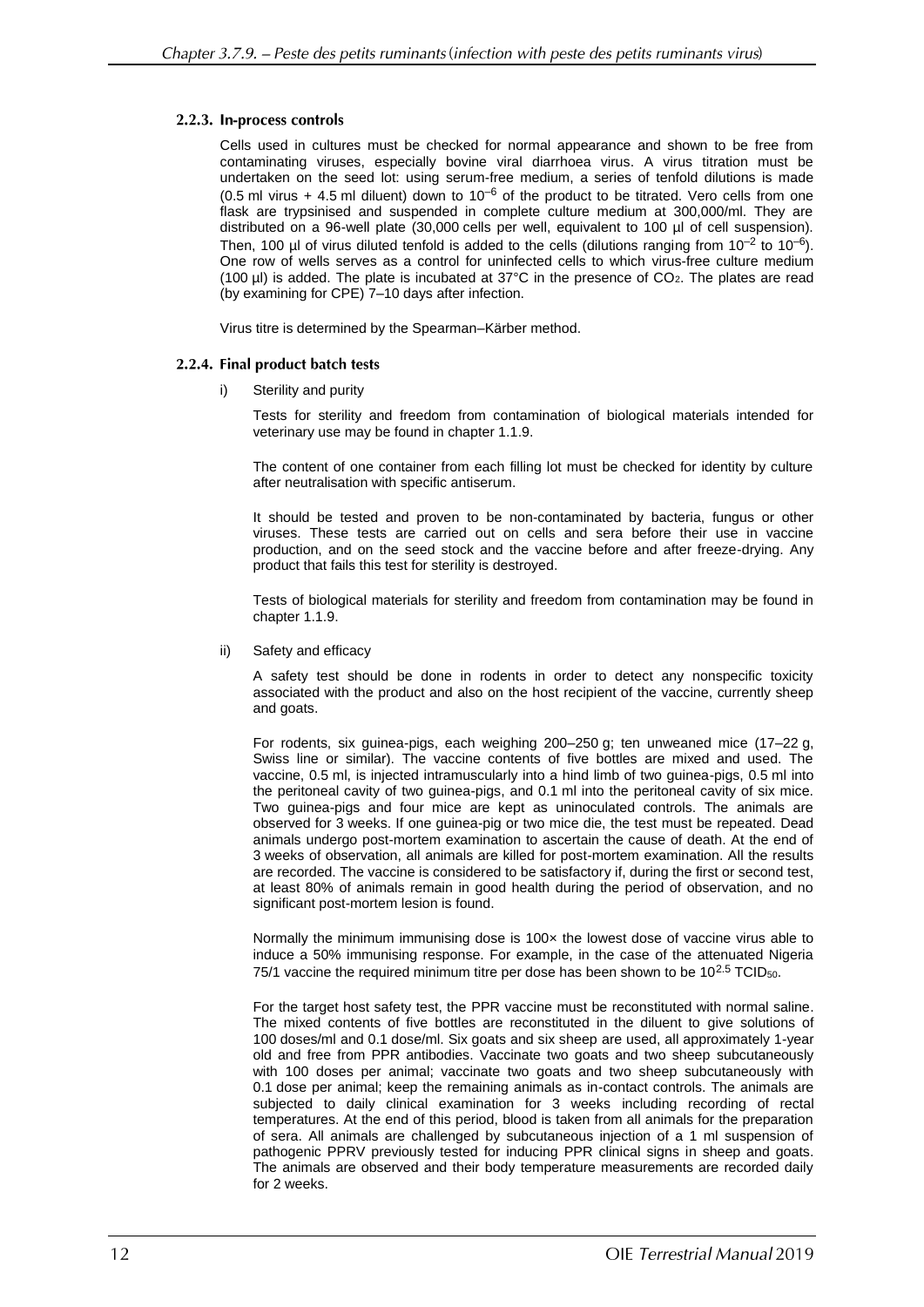The vaccine is considered as safe if no abnormal clinical signs are observed in the vaccinated animals, in particular those which have received the highest dose.

Its efficacy is proven if all vaccinated animals resist the challenge while the in-contact animals remain susceptible to the challenge virus.

iii) Batch potency

The potency of each batch should be determined by virus titration in cell culture and shown to meet the minimum immunising dose requirements in the efficacy test.

The potency of the vaccine is proven if animals vaccinated with the dose used in the efficacy test (see above) develop antibody against PPRV when tested 3 weeks after vaccination by virus neutralisation at a serum dilution of  $> 1/10$ ). The titration of neutralising antibody is carried out as described in section B.3.1 above.

It is possible that no seroconversion is detected in some animals 3 weeks after vaccination but those animals will resist challenge if the vaccine is efficacious. Resistance in these cases is attributed to the cell-mediated immunity induced by PPRV (Saravanan *et al.,* 2010).

#### 2.3. Requirements for authorisation

#### 2.3.1. Safety requirements

Target and non-target animal safety

The vaccine should be safe for use in all species of targeted animals, including young and pregnant recipients.

ii) Reversion-to-virulence for attenuated/live vaccines

Information should be available to indicate that studies have been carried out and have demonstrated that the vaccine strain which has been used has not reverted to virulence after at least three back passages.

iii) Environmental consideration

PPR vaccine should not be excreted by the inoculated animals.

## 2.3.2. Efficacy requirements

i) For animal production

Field or other tests should have proven that the attenuated PPR vaccine is efficacious for use in all sheep and goats species, including young and pregnant animals.

ii) For control and eradication

Sheep and goats which have recovered from a PPR infection appear to be protected against a subsequent infection for the rest of their lives. Neutralising antibodies against PPRV were found in sheep and goats up to three years after vaccination with the attenuated PPRV vaccine strain Nigeria 75/1. Other attenuated PPR vaccines that have been developed in India have been shown to produce long-lasting immunity too (Saravanan *et al.,* 2010a; Sen et *al.*, 2010). All these data indicate that PPR is a disease that can be well controlled, even eradicated, following a large-scale and well planned vaccination campaign such as that done for rinderpest.

## 2.3.3. Stability

PPR vaccine freeze-dried in the Weybridge medium can be kept for at least 2 years at 2–8°C (although storage at –20°C is better), provided it is stored under vacuum and protected from light.

## 2.3.4. Vaccines permitting a DIVA strategy (detection of infection in vaccinated animals)

No DIVA vaccine and associated test is currently available for field use.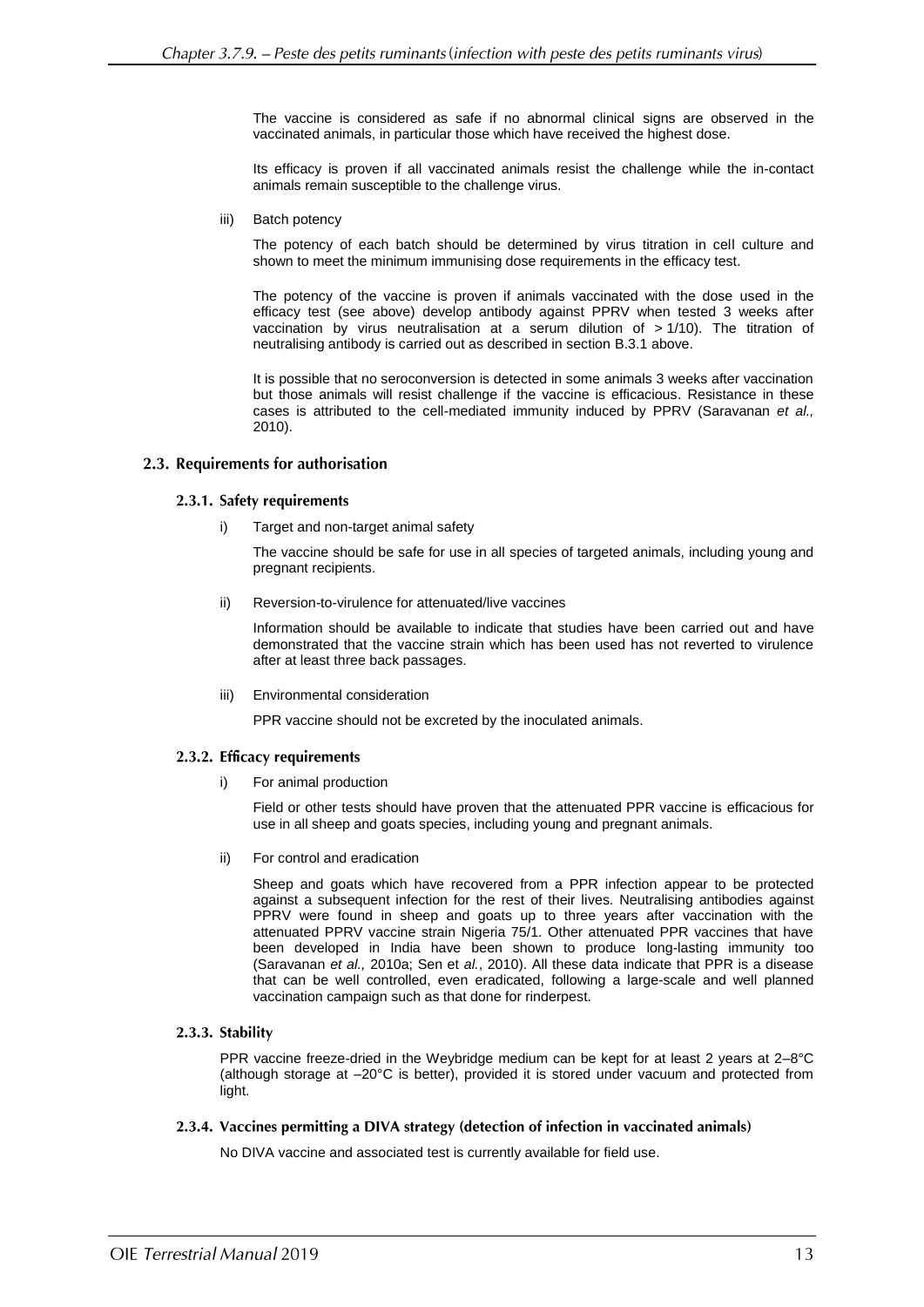# 2.3.5. Duration of immunity

The duration of protective immunity should be determined for each vaccine strain in animal trials. For the Nigeria 75/1 and Sungri/96 vaccines, this has been shown to be at least 3 years (Saravanan *et al*., 2010b; Zahur *et al*., 2014). Commercial preparations of these vaccines should therefore offer at least 3 years protection.

# 3. Vaccines based on biotechnology

# 3.1. Vaccines available and their advantages

Preliminary results on recombinant capripox-based PPR vaccines indicate that they can protect against both capripox and PPR (Berhe *et al.*, 2003; Caufour *et al.,* 2014; Chen *et al*., 2010; Diallo *et al.*, 2002). Novel vaccines based on recombinant adenoviruses have also been shown to be effective (Herbert *et al.,* 2014; Holzer *et al.,* 2016; Qin *et al.,* 2012; Rojas *et al.,* 2014; Wang *et al.,* 2013); such vaccines also offer the possibility of providing a DIVA capability. None of these vaccines has yet been validated for field use.

# 3.2. Special requirements for biotechnological vaccines, if any

None.

# **REFERENCES**

ADOMBI C.M., LELENTA M., LAMIEN C.E., SHAMAKI D., YAO K., TRAORÉ A., SILBER R., COUACY-HYMANN E., BODJO C., DJAMAN J.A., LUCKINS A. & DIALLO A. (2011). Monkey CV1 cell line expressing the sheep-goat SLAM protein: a highly sensitive cell line for the isolation of peste des petits ruminants virus from pathological specimens. *J. Virol. Methods*, **173**, 306–313.

ANDERSON J. & MCKAY J.A. (1994). The detection of antibodies against peste des petits ruminants virus in cattle, sheep and goats and the possible implication to rinderpest control programmes. *Epidemiol. Infect*., **112**, 225–234.

BANYARD A.C., PARIDA S., BATTEN C., OURA C., KWIATEK O. & LIBEAU G. (2010). Global distribution of peste des petits ruminants virus and prospects for improved diagnosis and control. *J. Gen. Virol.*, **91**, 2885–2897.

BAO J., LI L., WANG Z., BARRETT T., SUO L., ZHAO W., LIU Y., LIU C. & LI J. (2008). Development of one-step real-time RT-PCR assay for detection and quantitation of peste des petits ruminants virus. *J. Virol. Methods,* **148**, 232–236.

BARON J., FISHBOURNE E., COUACY-HYMAN E., ABUBAKAR M., JONES B.A., FROST L., HERBERT R., CHIBSSA T.R., VAN'T KLOOSTER G., AFZAL M., AYEBAZIBWE C., TOYE P., BASHIRUDDIN J. & BARON M.D. (2014). Development and testing of a field diagnostic assay for peste des petits ruminants virus. *Transbound. Emerg. Dis.,* **61**, 390–396.

BATTEN C.A., BANYARD A.C., KING D.P., HENSTOCK M.R., EDWARDS L., SANDERS A., BUCZKOWSKI H., OURA C. A. L. & BARRETT T. (2011). A real-time PCR assay for the specific detection of peste des petits ruminants virus. *J. Virol. Methods*, **171**, 401–404.

BERHE G., MINET C., LE GOFF C., BARRETT T., NGANGNOU A., GRILLET C., LIBEAU G., FLEMING M., BLACK D.N. & DIALLO A. (2003). Development of a dual recombinant vaccine to protect small ruminants against peste-des-petitsruminants virus and capripoxvirus infections. *J. Virol*., **77**, 1571–1577.

CAUFOUR P., RUFAEL T., LAMIEN C.E., LANCELOT R., KIDANE M., AWEL D., SERTSE T., KWIATEK O., LIBEAU G., SAHLE M., DIALLO A. & ALBINA E. (2014). Protective efficacy of a single immunization with capripoxvirus-vectored recombinant peste des petits ruminants vaccines in presence of pre-existing immunity. *Vaccine*, **32**, 3772–3779.

CHEN W., HU S., QU L., HU Q., ZHANG Q., ZHI H., HUANG K. & BU Z. (2010). A goat poxvirus-vectored peste-despetits-ruminants vaccine induces long-lasting neutralization antibody to high levels in goats and sheep. *Vaccine,*  **28**, 4742–4750.

COUACY-HYMANN E., HURARD C., GUILLOU J.P., LIBEAU G. & DIALLO A. (2002). Rapid and sensitive detection of peste des petits ruminants virus by a polymerase chain reaction assay. *J. Virol. Methods*, **100**, 17–25.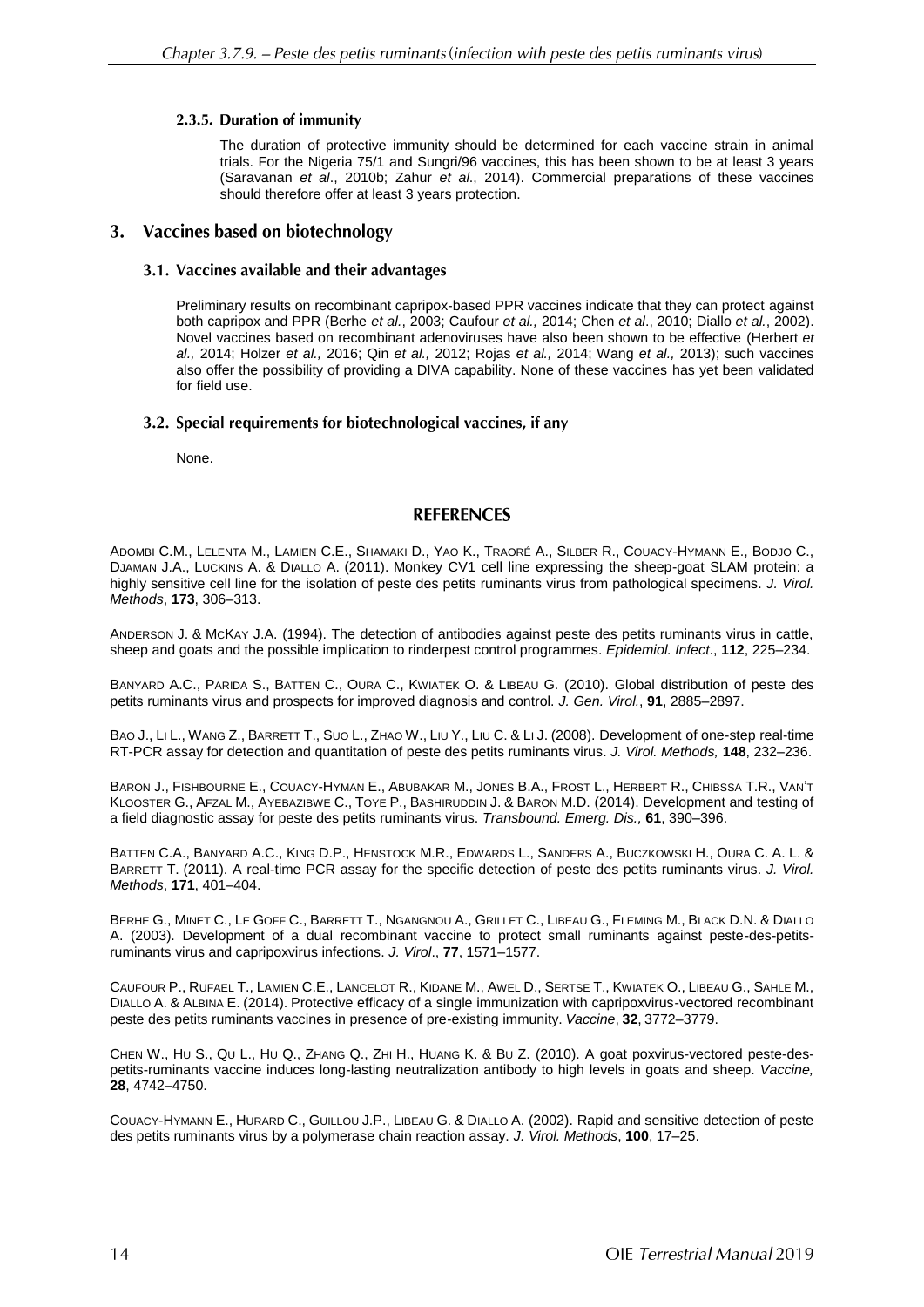DIALLO A., MINET C., BERHE G., LE GOFF C., BLACK D.N., FLEMING M., BARRETT T., GRILLET C. & LIBEAU G. (2002). Goat immune response to capripox vaccine expressing the hemagglutinin protein of peste des petits ruminants. *Ann. NY Acad. Sci.,* **969**, 88–91.

DIALLO A., TAYLOR W.P., LEFEVRE P.C. & PROVOST A. (1989). Atténuation d'une souche de virus de la peste des petits ruminants: candidat pour un vaccin homologue vivant. *Rev. Elev. Med. Vet. Pays Trop*., **42**, 311–319.

DUROJAIYE O.A. (1982). Precipitating antibody in sera of goats naturally affected with peste des petits ruminants. *Trop. Anim. Health Prod*., **14**, 98–100.

DUROJAIYE O.A., OBI T.U. & OJO O. (1983). Virological and serological diagnosis of peste des petits ruminants. *Trop. Vet*., **1,** 13–17.

FORSYTH M.A., PARIDA S., ALEXANDERSEN S., BELSHAM G.J. & BARRETT T. (2003). Rinderpest virus lineage differentiation using RT-PCR and SNAP-ELISA. *J. Virol. Methods,* **107**, 29–36.

GARGADENNEC L. & LALANNE A. (1942). La peste des petits ruminants. *Bull. Serv. Zoo. A.O.F*., **5**, 15–21.

GEORGE A., DHAR P., SREENIVASA B.P., SINGH R.P. & BANDYOPAHYAY S.K. (2006). The M and N genes based simplex and multiplex PCRs are better than the F or H gene based simplex PCR for peste des petits ruminants virus. *Acta. Virol*., **50**, 217–222.

GIBBS E.P.J., TAYLOR W.P., LAWMAN M.J.P. & BRYANT J. (1979). Classification of peste des petits ruminants virus as the fourth member of the genus *Morbillivirus*. *Intervirology*, **II**, 268–274.

HERBERT R., BARON J., BATTEN C., BARON M. & TAYLOR G. (2014). Recombinant adenovirus expressing the haemagglutinin of peste des petits ruminants virus (PPRV) protects goats against challenge with pathogenic virus; a DIVA vaccine for PPR. *Vet. Res.*, **45**, 24.

HODGSON S., MOFFAT K., HILL H., FLANNERY J.T., GRAHAM S.P., BARON M.D. & DARPEL K.E. (2018). – Comparison of the immunogenicity and cross-lineage efficacy of live attenuated peste des petits ruminants virus vaccines PPRV/Nigeria/75/1 and PPRV/Sungri/96. *J. Virol.,* **92**, e01471-18.

HOLZER B., TAYLOR G., RAJKO-NENOW P., HODGSON S., OKOTH E., HERBERT R., TOYE P. & BARON M.D. (2016). Determination of the minimum fully protective dose of adenovirus-based DIVA vaccine against peste des petits ruminants virus challenge in East African goats. *Vet. Res.*, **47**, 20.

KWIATEK O., KEITA D., GIL P., FERNANDEZ-PINERO J., JIMENEZ CLAVERO M.A., ALBINA E. & LIBEAU G. (2010). Quantitative one-step real-time RT-PCR for the fast detection of the four genotypes of PPRV. *J Virol. Methods*, **165**, 168–177.

LEFEVRE P.C. & DIALLO A. (1990). Peste des petits ruminants. *Rev. sci. tech. Off. int. Epiz*., **9**, 951–965.

LI [L.](http://www.ncbi.nlm.nih.gov/pubmed?term=%22Li%20L%22%5BAuthor%5D), B[AO](http://www.ncbi.nlm.nih.gov/pubmed?term=%22Bao%20J%22%5BAuthor%5D) J., [W](http://www.ncbi.nlm.nih.gov/pubmed?term=%22Wu%20X%22%5BAuthor%5D)U X., W[ANG](http://www.ncbi.nlm.nih.gov/pubmed?term=%22Wang%20Z%22%5BAuthor%5D) Z., W[ANG](http://www.ncbi.nlm.nih.gov/pubmed?term=%22Wang%20J%22%5BAuthor%5D) J., G[ONG](http://www.ncbi.nlm.nih.gov/pubmed?term=%22Gong%20M%22%5BAuthor%5D) M., LIU [C.](http://www.ncbi.nlm.nih.gov/pubmed?term=%22Liu%20C%22%5BAuthor%5D) & LI [J.](http://www.ncbi.nlm.nih.gov/pubmed?term=%22Li%20J%22%5BAuthor%5D) (2010). Rapid detection of peste des petits ruminants virus by a reverse transcription loop-mediated isothermal amplification assay. *[J. Virol. Methods,](http://www.ncbi.nlm.nih.gov/pubmed/20813134)* **170**, 37–41.

LI L., WU X., LIU F., WANG Z., LIU C., WANG Q. & BAO J. (2016). Rapid detection of lineage IV peste des petits ruminants virus by real-time RT-PCR. *J. Virol. Methods*, **235**, 131–133. doi: 10.1016/j.jviromet.2016.05.019. Epub 2016 Jun 1.

LIBEAU G., DIALLO A., COLAS F. & GUERRE L. (1994). Rapid differential diagnosis of rinderpest and peste des petits ruminants using an immunocapture ELISA. *Vet. Rec*., **134**, 300–304.

LIBEAU G., PREHAUD C., LANCELOT R., COLAS F., GUERRE L., BISHOP D.H.L. & DIALLO A. (1995). Development of a competitive ELISA for detecting antibodies to the peste des petits ruminants virus using a recombinant nucleoprotein. *Res. Vet. Sci*., **58**, 50–55.

MAJIYAGBE K.A., NAWATHE D.R. & ABEGUNDE A. (1984). Rapid diagnosis of PPR infection, application of immunoelectro-osmophoresis (IEOP) technique. *Rev. Elev. Med. Vet. Pays Trop*., **37**, 11–15.

MARINER J.C., GACHANJA J., TINDIH S.H. & TOYE P. (2017). A thermostable presentation of the live, attenuated peste des petits ruminants vaccine in use in Africa and Asia. *Vaccine*, **35**, 3773–3779.